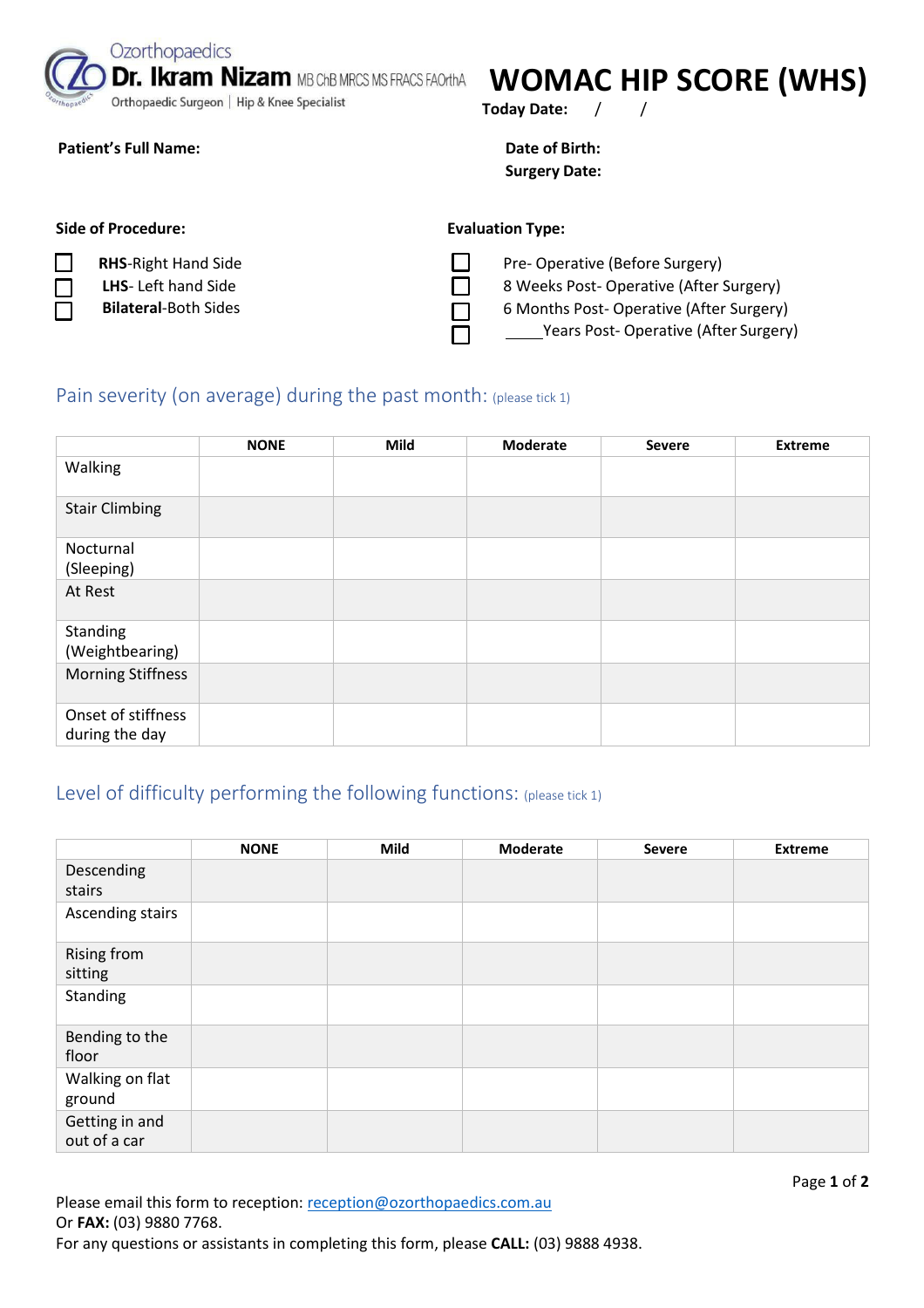

## **WOMAC HIP SCORE (WHS)**

### **Today Date:** / /

| <b>Going Shopping</b> |  |  |  |
|-----------------------|--|--|--|
| Putting on socks      |  |  |  |